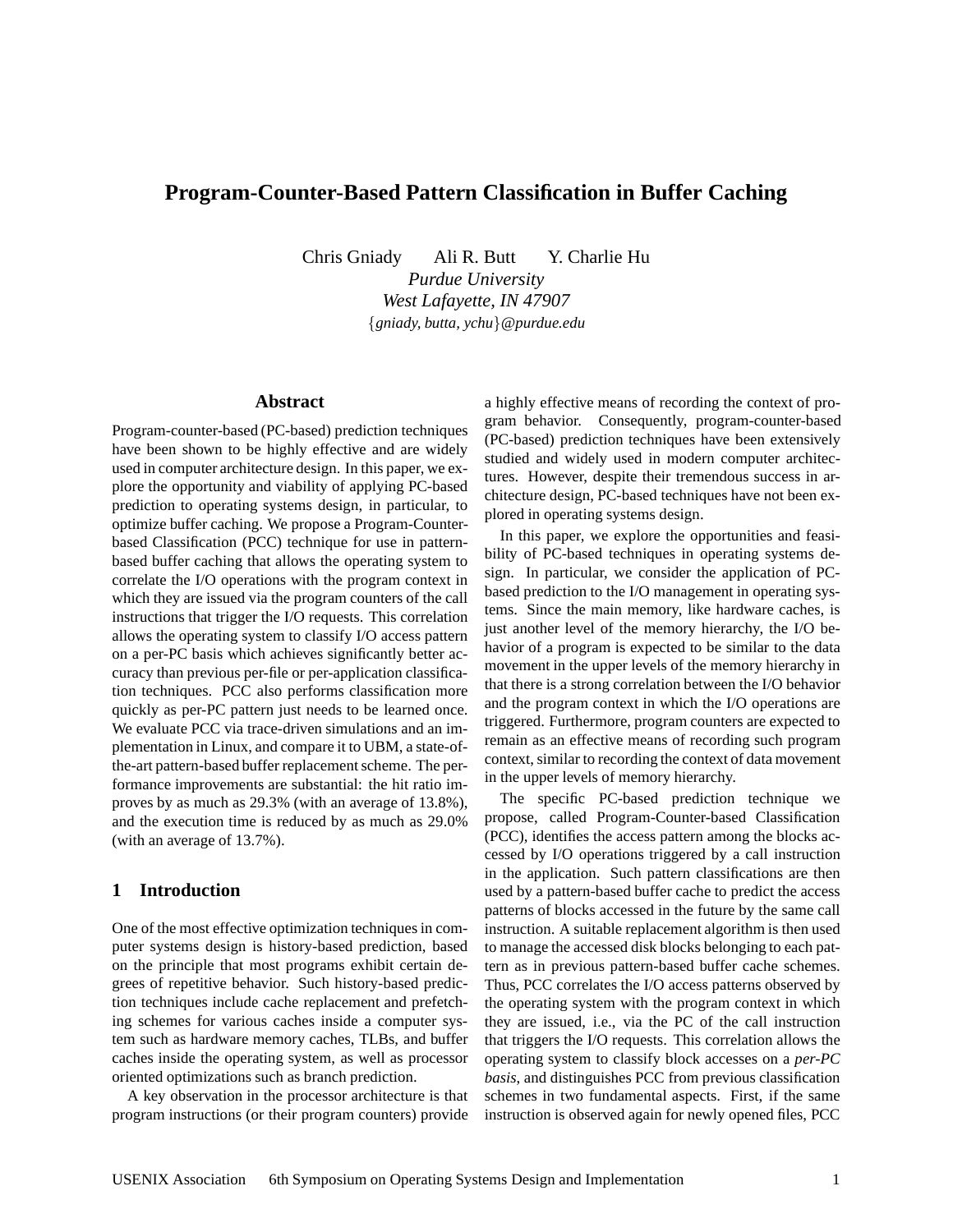can immediately predict the access pattern based on history. Second, PCC can differentiate multiple reference patterns in the same file if they are invoked by different instructions.

The design of PCC faces several challenges. First, retrieving the relevant program counter that is responsible for triggering an I/O operation can be tricky, as I/O operations in application programs are often abstracted into multiple, layered subroutines and different call sites may go through multiple wrappers before invoking some shared I/O system calls. Second, PCC requires a predefined set of access patterns and implements their detection algorithms. Third, the buffer cache needs to be partitioned into subcaches, one for each pattern, and the subcache sizes need to be dynamically adjusted according to the distribution of the blocks of different patterns.

This papers makes the following contributions.

- It is, to our knowledge, the first to apply a PC-based prediction in operating systems design;
- It presents the first technique that allows the operating system to correlate I/O operations with the program context in which they are triggered;
- It presents experimental results demonstrating that correlating I/O operations with the program context allows for a more accurate and adaptive prediction of I/O access patterns than previous classification schemes, and a pattern-based buffer caching scheme using PCC outperforms state-of-theart recency/frequency-based schemes;
- It shows that exploiting the synergy between architecture and operating system techniques to solve problems of common characteristics, such as exploiting the memory hierarchy, is a promising research direction.

The rest of the paper is organized as follows. Section 2 briefly reviews the wide use of PC-based prediction techniques in computer architecture design. Section 3 motivates the pattern classification problem in buffer caching and discusses the design choices. Section 4 presents the PCC design and Section 5 presents the results of an experimental evaluation of PCC. Section 6 discusses additional related work in buffer caching. Finally, Section 7 concludes the paper.

### **2 PC-based techniques in architecture**

History-based prediction techniques exploit the principle that most programs exhibit certain degrees of repetitive behavior. For example, subroutines in an application are called multiple times, and loops are written to process a large amount of data. The challenge in making an accurate prediction is to link the past behavior (event) to

its future reoccurrence. In particular, predictors need the program context of past events so that future events about to occur in the same context can be identified. The more accurate context information the predictor has about the past and future events, the more accurate prediction it can make about future program behavior.

A key observation made in computer architecture is that a particular instruction usually performs a very unique task and seldom changes behavior, and thus program instructions provide a highly effective means of recording the context of program behavior. Since the instructions are uniquely described by their program counters (PCs) which specify the location of the instructions in memory, PCs offer a convenient way of recording the program context.

One of the earliest predictors to take advantage of the information provided by PCs is branch prediction [40]. In fact, branch prediction techniques have been so successful in eliminating latencies associated with branch resolution that they are implemented in every modern processor. The PC of the branch instruction uniquely identifies the branch in the program and is associated with a particular behavior, for example, to take or not to take the branch. Branch prediction techniques correlate the past behavior of a branch instruction and predict its future behavior upon encountering the same instruction.

The success in using the program counter in branch prediction was noticed and the PC information has been widely used in other predictor designs in computer architecture. Numerous PC-based predictors have been proposed to optimize energy [4, 35], cache management [21, 22], and memory prefetching [1, 6, 13, 19, 33, 38]. For example, PCs have been used to accurately predict the instruction behavior in the processor's pipeline which allows the hardware to apply power reduction techniques at the right time to minimize the impact on performance [4, 35]. In Last Touch Predictor [21, 22], PCs are used to predict which data will not be used by the processor again and free up the cache for storing or prefetching more relevant data. In PC-based prefetch predictors [1, 6, 13, 19, 33, 38], a set of memory addresses or patterns are linked to a particular PC and the next set of data is prefetched when that PC is encountered again.

PC-based techniques have also been used to improve processor performance by predicting instruction behavior in the processor pipeline [12, 36] for better utilization of resources with fewer conflicts, as well as to predict data movement in multiprocessors [21, 26] to reduce communication latencies in multiprocessor systems. Most recently, a PC-based technique was proposed to predict disk I/O activities for dynamic power management [15].

Despite their tremendous success in architecture design, PC-based techniques have not been explored in operating systems design. In this paper, we consider the op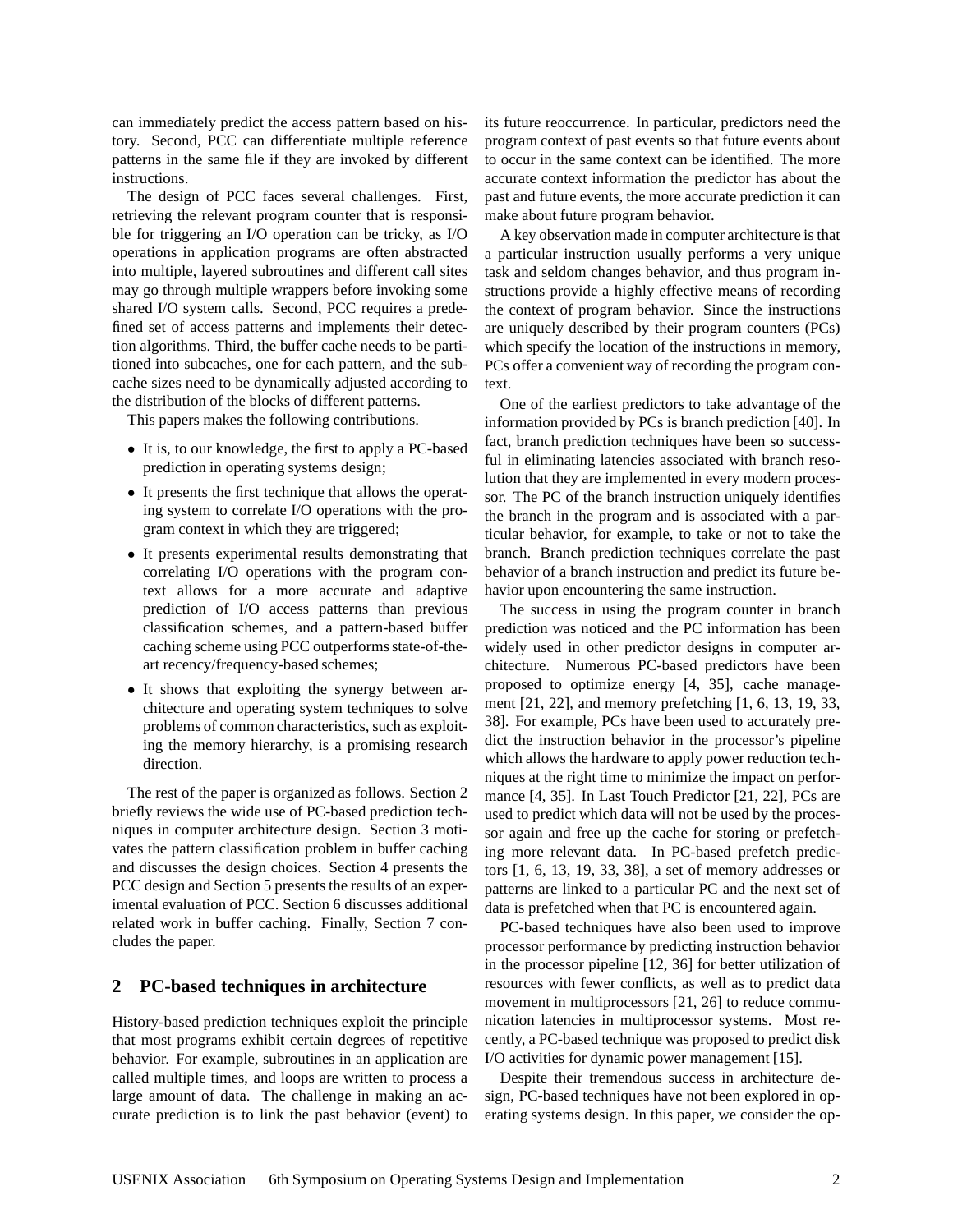portunity and viability of PC-based prediction techniques in operating systems design. In particular, we consider the buffer cache management problem, which shares common characteristics with hardware cache management as they essentially deal with different levels of the memory hierarchy.

#### **3 Pattern classification in buffer caching**

In this section, we motivate the pattern classification problem in buffer caching and discuss various design options.

### **3.1 Motivation**

One of the most important problems in improving file system performance is to design an effective block replacement scheme for the buffer cache. One of the oldest replacement schemes that is yet still widely used is the Least Recently Used (LRU) replacement policy [9]. The effectiveness of LRU comes from the simple yet powerful principle of locality: recently accessed blocks are likely to be accessed again in the near future. Numerous other block replacement schemes based on recency and/or frequency of accesses have been proposed [17, 18, 24, 27, 30, 37]. However, a main drawback of the LRU scheme and all other schemes based on recency and/or frequency of accesses is that they cannot exploit regularities in block accesses such as sequential and looping references [14, 39].

To overcome this drawback, pattern-based buffer replacement schemes [10, 11, 14, 20, 39] have been proposed to exploit the fact that different types of reference patterns usually have different optimal or best known replacement policies. A typical pattern-based buffer cache starts by identifying and classifying reference patterns among accessed disk blocks. It divides up the cache into subcaches, one for blocks belonging to each pattern. Based on the reference pattern, it then applies an optimal or best known replacement policy to each subcache so as to maximize the cache hit ratio for each subcache. In addition, a pattern-based buffer cache needs to dynamically adjust subcache sizes based on the distribution of different types of accesses with the goal of maximizing the overall cache hit ratio. Experimental results [10, 20] have shown that pattern-based schemes can achieve better hit ratios over pure recency/frequency schemes for a mixture of applications.

### **3.2 Design space**

The design space for pattern classification centers around the granularity at which the classifications are being performed. In particular, the access patterns of an application can be classified on a per-application basis, a per-file basis, or a per-PC basis, i.e., for each program instruction that triggers any I/O operations.

**Per-application classification** In a per-application classification scheme such as DEAR [10], the pattern in accesses invoked by the same application is detected and classified. The patterns in DEAR include sequential, looping, temporally clustered, and probabilistic. The scheme periodically reevaluates and reclassifies the patterns and adapts the replacement policy according to the changing reference patterns in the application. However, as shown in [20] and later in this section, many applications access multiple files and exhibit multiple access patterns to different files or even to the same file. Thus the accuracy of per-application classification is limited by its application level granularity.

**Per-file classification** In a per-file classification scheme such as UBM [20], the access pattern in accesses to each file is dynamically classified. In other words, it distinguishes multiple concurrent patterns in the same application as long as they occur in different files. UBM classifies each file into one of the three possible access patterns: sequential, looping, or other. Each file can only have one classification at any given time, though it can be reclassified multiple times. A file receives a sequential classification when some predetermined number (threshold) of consecutive blocks is referenced. Once the file is classified as sequential, it can be reclassified as looping if the file is accessed again according to the sequence seen earlier. The file is classified as having the other reference type when the pattern is not sequential, or the sequence is shorter than the threshold. The Most Recently Used [29] replacement policy is used to manage the subcache for blocks that are accessed with a looping pattern, blocks with a sequential access pattern are not cached, and LRU is used to manage the subcache for blocks of the other reference type.

The classification on a per-file basis in UBM suffers from several drawbacks. First, the pattern detection has to be performed for each new file that the application accesses, resulting in high training overhead and delay in pattern classification when an application accesses a large number of files. Second, since the first iteration of a looping pattern is misclassified as sequential, pattern detection for every new file means such misclassification happens for every file with a looping pattern. Third, if an application performs accesses to a file with mixed access patterns, UBM will not be able to differentiate them. Lastly, the behavior of the threshold-based detection of sequential accesses is directly related to the file size, preventing proper classification of small files.

**Per-PC classification** In a per-PC classification such as PCC proposed in Section 4, the pattern in accesses in-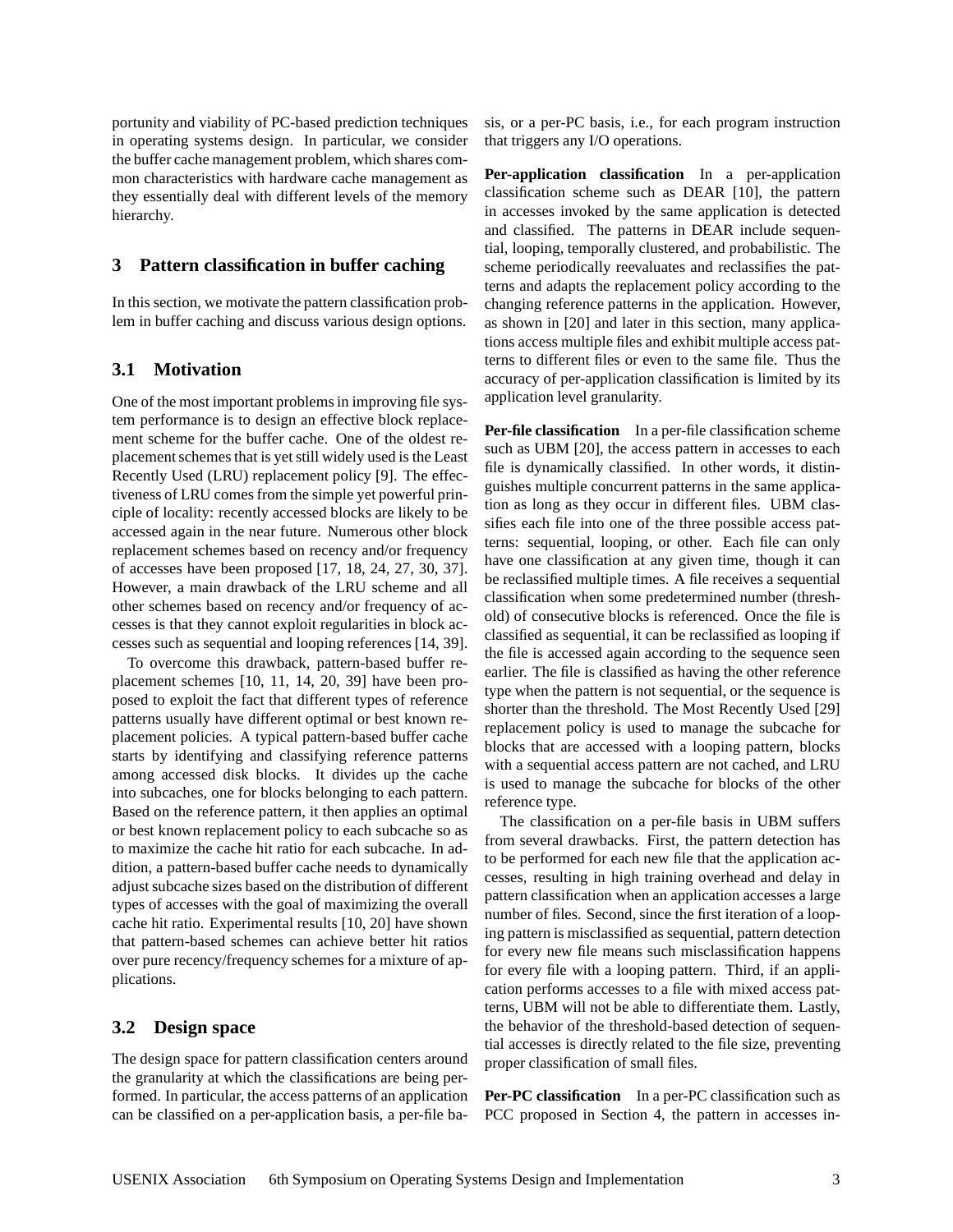

(b) References from reading header files by a single instruction

(c) Processing of the file by multiple PCs

(d) Final references made by a single PC

Figure 1: Reference patterns in *gcc*

voked by a call instruction in the application executable is classified and correlated with future occurrences of the same call instruction (represented by its program counter). Compared to the per-application and per-file classification schemes, per-PC classification correlates the I/O behavior of a program with the program context in which the I/O operations are invoked and records the program context using appropriate PCs. Because of such correlations, per-PC classification is expected to be more accurate than classification schemes that do not exploit such correlations. We illustrate this potential advantage using two of the benchmarks studied in Section 5.

Figure 1(a) shows the space-time graphs of block references in *gcc* (details of which will be discussed in Section 5). The horizontal axis shows the virtual time which is incremented at every block access, and the vertical axis shows the corresponding block number at a given time. Figure 1(a) shows that there exists a mixture of sequential (a single slope) and multiple looping (repeated slopes) patterns in *gcc*. Figure 1(b) presents the reference pattern to blocks accessed by a single instruction in *gcc* responsible for accessing header files during the compilation. Accesses to header files correspond to 67% of the references in *gcc* of which 99% are reoccurring to header files already accessed once. The remaining 1% of the accesses are the first accesses to repeatedly accessed header files, or to header files that are accessed only once. Most importantly, all header files are accessed by the same single instruction. This observation suggests that the instruction triggering the I/O operations can be used to classify access patterns; the access pattern of the blocks accessed by it needs to be learned once and with high probability, the same pattern holds when it is used to access different files. In contrast, UBM needs to classify the access pattern for each header file, incurring a delay in the classification and, consequently, a missed opportunity in applying the

Figure 2: Reference patterns in *tpc-h*

best known replacement scheme.

Figure  $2(a)$  shows the reference patterns to a single file in the *tpc-h* benchmark (details of which will be discussed in Section 5). The vertical axis shows the offset of the blocks in the accessed file. The reference pattern in Figure 2(a) shows a mixture of sequential accesses and looping accesses. To illustrate the use of PCs for pattern classification, we separate the patterns into three different components as shown in Figures  $2(b)(c)(d)$ . The accesses in Figure 2(b) are performed by a single PC which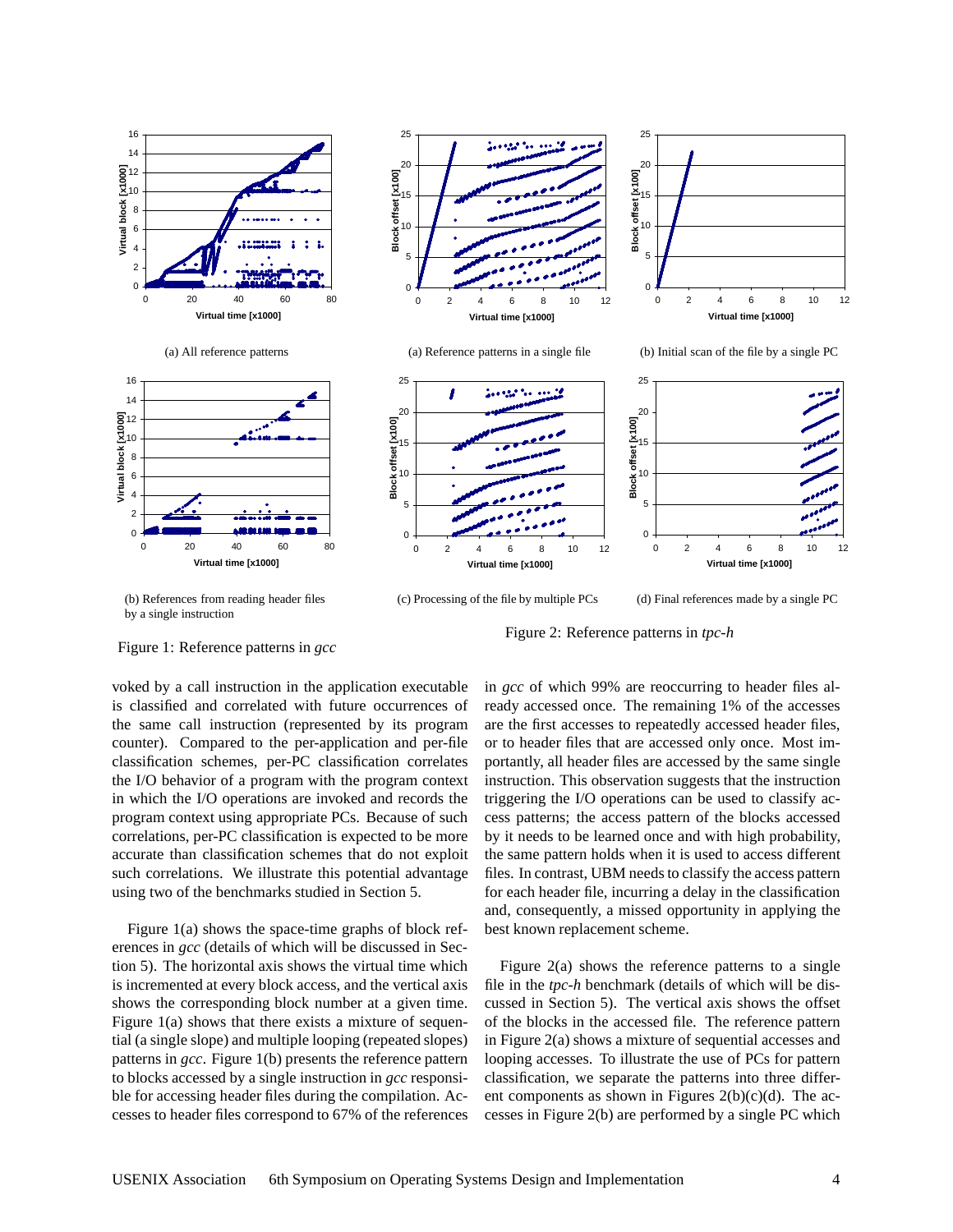scans the entire file. The blocks read in Figure 2(b) are subsequently accessed again by multiple PCs as shown in Figure 2(c). Since the blocks accessed in Figure 2(b) are accessed again in Figure 2 $(c)$ , the accessing PC in Figure 2(b) is classified as looping. Similarly, blocks in Figure 2(c) are accessed again in Figure 2(d), and therefore PCs in Figure 2(c) are also classified as looping. Finally, the blocks accessed by a single PC in Figure 2(d) are not accessed again and the accessing PC is classified as sequential.

PCC is able to separate multiple concurrent access patterns and make a proper prediction every time the file with multiple access patterns is referenced. In contrast, UBM classifies access patterns on a per-file basis, and therefore it will not be able to separate the sequential, looping, and other access patterns.

# **4 PCC Design**

The key idea behind PCC design is that *there is a strong correlation between the program context from which I/O operations are invoked and the access pattern among the accessed blocks, and the call instruction that leads to the I/O operations provides an effective means of recording the program context*. Each instruction is uniquely described by its PC. Thus, once PCC has detected a reference pattern, it links the pattern to the PC of the I/O instruction that has performed the accesses. Such pattern classifications are then used by a pattern-based buffer cache to predict access patterns of blocks accessed in the future by the same call instruction.

### **4.1 Pattern classification**

The main task of PCC is to classify the instructions (or their program counters) that invoke I/O operations into appropriate reference pattern categories. Once classified, the classification of the PC is used by the cache manager to manage future blocks accessed by that PC.

We define three basic reference pattern types:

- **Sequential references** are sequences of distinct blocks that are never referenced again;
- **Looping references** are sequential references occurring repeatedly with some interval;
- **Other references** are references not detected as looping or sequential.

Figure 3 shows the two data structures used in PCC implementation. The PC hash table keeps track of how many blocks each PC accesses once (Seq) and how many are accessed more than once (Loop). The block hash table keeps records of M recently referenced blocks, each



Figure 3: Data structures in PCC

containing the block address, the last accessing PC, and the access time. The choice of the M blocks is discussed in Section 4.2. The access time is simply a count of the number blocks accessed since the program started. PCC maintains the last accessing PC in the block table since a block may be accessed by different PCs.

To simplify the description, we first describe the PCC algorithm assuming all blocks accessed by each PC are monitored. The actual PCC uses a sampling technique to reduce the block hash table size and is discussed in Section 4.2. The pseudo code for PCC without sampling is shown in Figure 4. When a PC triggers an I/O to a block, PCC first looks up the block in the block table to retrieve the PC and the time of the last access to the block. The last accessing PC is used to retrieve the record of that last PC in the PC table. The record is updated by decreasing the Seq count and increasing the Loop count since the block is being accessed again. The exponential average of the period is then calculated based on the time difference recorded in the block entry. If the current PC differs from the last PC, PCC performs an additional lookup into the PC table to obtain the record of the current PC. At this time PCC classifies the reference pattern and returns both the type and the period from the PC entry.

PCC classifies accesses based on the Loop count, the Seq count, and a threshold variable. The threshold aids in the classification of sequential references made by a newly encountered PC. If there are fewer non-repeating (Seq) blocks than repeating (Loop) blocks, the PC is classified as looping, disregarding the threshold. Otherwise, the PC is classified as sequential if the Seq count is larger than or equal to the threshold, or other if the Seq count is smaller than the threshold. PCs that temporarily have comparable Seq and Loop counts and therefore do not fall clearly into sequential or looping categories are classified as other references. These PCs mostly have a combination of sequential references to some blocks and looping references to other blocks.

Similar to UBM, PCC will misclassify the first occurrence of a looping sequence as sequential, assuming it is longer than the threshold. However, once PCC assigns the looping pattern to a PC, the first references to any file by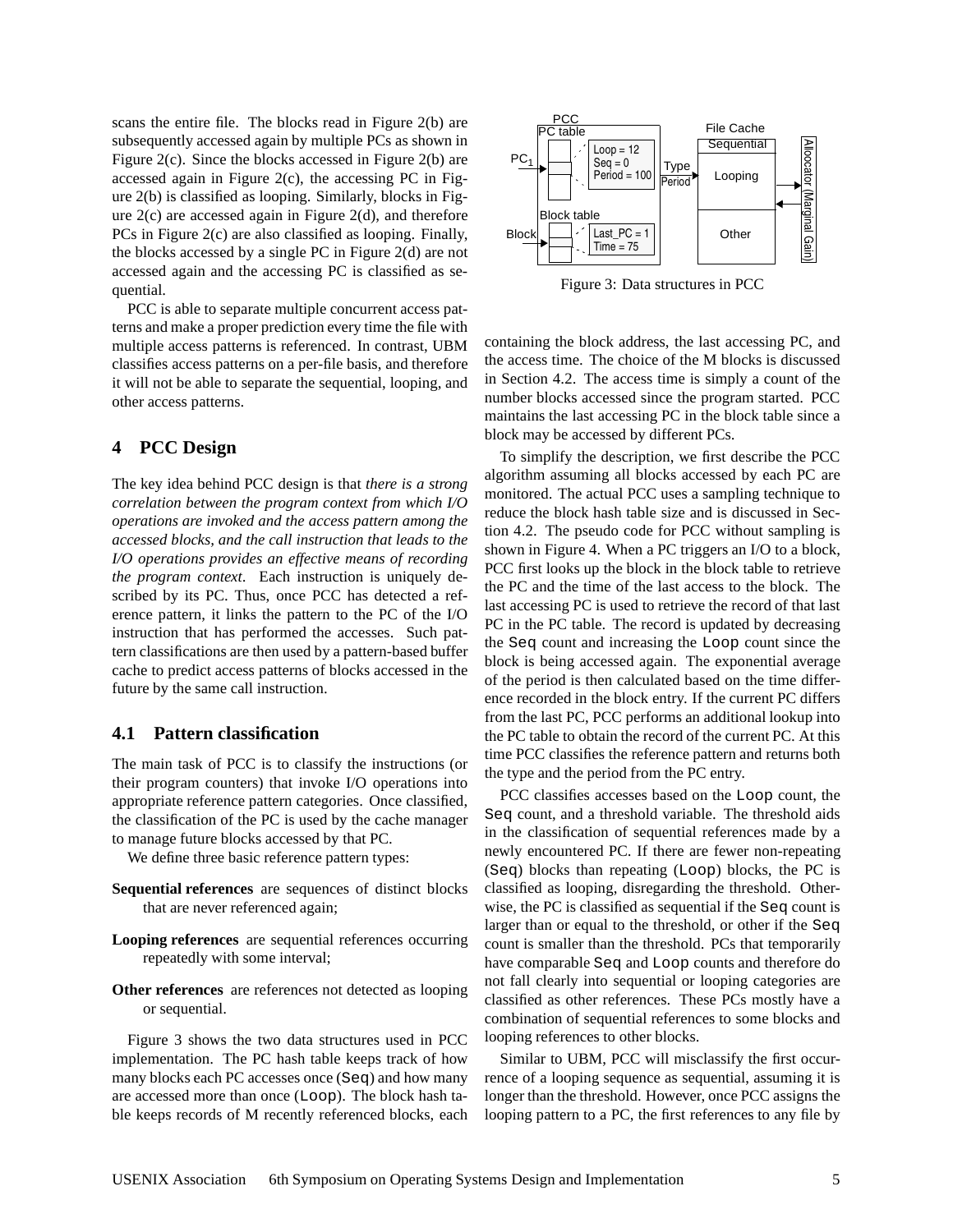PCC(PC, Block, currTime) (1) if  $((\text{currBlock} = \text{getBlockEntry}(\text{Block})) == \text{NULL})$ (2) currBlock = NewBlockEntry(Block); (3) else  $\frac{1}{2}$  // the entry for last accessing PC must exist (4) currPC = getPCEntry(currBlock $\rightarrow$ Last\_PC);  $(T5)$  currPC $\rightarrow$ Seq--; (6) currPC $\rightarrow$ Loop $++;$ (7) currPC $\rightarrow$ Period = expAverage(currPC $\rightarrow$ Period, (8) currTime - currBlock→Time);  $(9)$ } (10) if (currBlock $\rightarrow$ Last PC != PC)  $(11)$  currPC = getPCEntry(PC); (12) if (currPC == NULL) {  $(13)$  currPC = NewPCEntry(PC);  $(14)$  currPC $\rightarrow$ Seq = 1; (15) currPC $\rightarrow$ Loop = currPC $\rightarrow$ Period = 0;  $(16)$  Type = "Other"; (17) } else {  $(18)$  currPC $\rightarrow$ Seq $++;$ (19) if (currPC $\rightarrow$ Loop  $>$  currPC $\rightarrow$ Seq)  $(20)$  Type = "Looping"; (21) else if (currPC $\rightarrow$ Seq  $>$  = Threshold) (22) Type = "Sequential"; (23) else (24) Type = "Other"; (25) Period = currPC $\rightarrow$ period;  $(26)$ } (27) currBlock $\rightarrow$ Time = currTime; (29) currBlock $\rightarrow$ Last\_PC = PC; (30) return(Type, Period);

Figure 4: Pseudocode for PCC without sampling

the same PC will be labeled as looping right away.

We note the threshold value has different meaning and performance impact in PCC and UBM. In UBM, the threshold value is on a per-file basis and therefore files with sizes smaller than the threshold are not classified properly. In PCC, the threshold is set on a per-PC basis, and thus a PC that accesses enough small files will be properly classified.

Figure 5 shows some example reference patterns assuming that the threshold is set at three. When the application starts executing, PCC observes a set of sequential references by PC1. After three initial references are classified as other, the threshold is reached and PC1 is classified as sequential for the remaining references. When the sequence is accessed again, PCC reclassifies PC1 as looping, and future blocks referenced by PC1 are classified as looping. At that time, the loop period is calculated and recorded with PC1. In the meantime, PC2 is encountered and again classified after the initial three references as sequential. The classification is not changed for PC2 since no looping references are encountered. When PC3 accesses the same set of blocks that were accessed by PC1, PC3 is classified as sequential, since PC3 is observed for the first time. Note that the classification of PC1 remains



Figure 5: An example of reference patterns

the same, although the classification of the set of blocks it accessed has changed from looping to sequential.

# **4.2 PCC with block sampling**

Maintaining the blocks in the block hash table is crucial to calculating the loop period. Keeping the information for every accessed block would be prohibitive for large data sets. Instead, PCC only keeps periodically sampled referenced blocks in the block hash table, and repeated accesses to the sampled blocks are used to calculate the loop period for each PC. Specifically, for each PC in the application, the block hash table maintains up to N blocks, each recorded at every T-th access by that PC. We discuss the choices of N and the sampling period T in Section 5.3.1. Note that sampling dictates which blocks will be inserted in the block table and thus used for calculating the average period for a PC. If the block in the block table is accessed again, the PC period calculation is performed as before. After the update, the block is discarded from the block table to free a slot for the next sample.

To further limit the block table size, when the block table is full, PCC uses the LRU policy to evict the least recently used PC from the PC table and the corresponding block table entries.

# **4.3 Obtaining signature PCs**

Instead of obtaining a single PC of the function call from the application that invokes each I/O operation, PCC actually uses a *signature PC* which records the *call site* of the I/O operation by summing the sequence of PCs encountered in going through multiple levels of wrappers before reaching the actual system call. The wrapper functions are commonly used to simplify programming by abstracting the details of accessing a particular file structure. For example, in the call graph shown in Figure 6, Functions 2, 3, and 4 use the same PC in the wrapper function for I/O operations. Therefore, the PC that invokes the I/O system call within the wrapper cannot differentiate the behavior of different caller functions. To obtain a unique characterization of the accessing PC, PCC traverses multiple function stacks in the application. The PCs obtained during the stack frame traversal are summed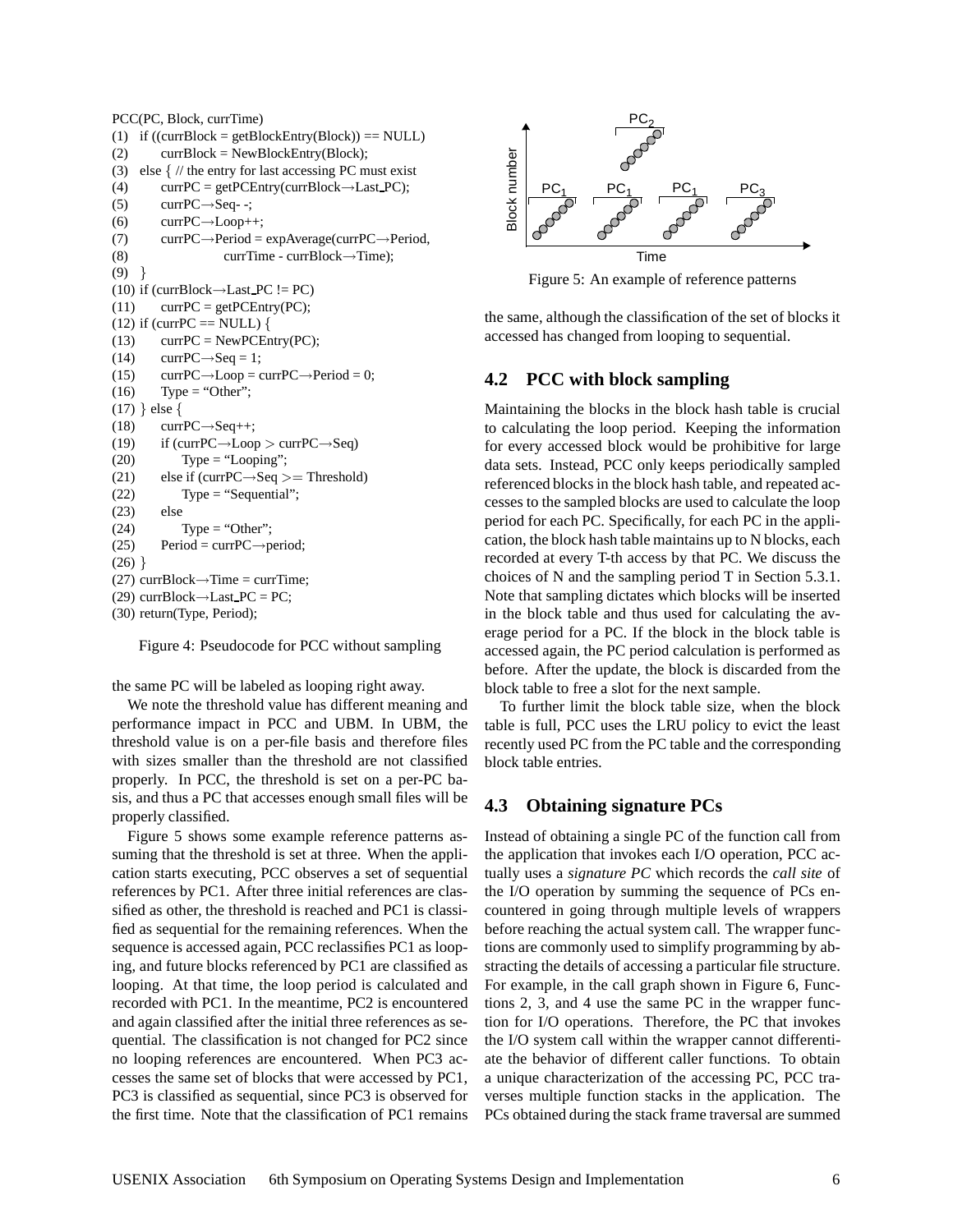

Figure 6: An example function call graph

together to obtain a unique identifier as the *signature PC* of the I/O operation. In the applications studied in Section 5, traversal of only two additional stack frames provided sufficient information to PCC. As the minimum number of stack frames needed to generate unique signature PCs varies from application to application, PCC always traverses all the function stacks in the application until reaching main(). We note that it is extremely unlikely that the signature PCs of different call sites will collide as each signature PC is 32-bit, while an application typically has up to a few hundred call sites. For simplicity, in the rest of the paper, we will refer to the signature PC of an I/O operation simply as its PC.

Compared to previous pattern classification schemes, a unique property of PCC is that the PCs that trigger I/O operations and their access patterns tend not to change in future invocations of the same application. Thus, PCC saves the per-PC pattern classifications in the PC table for potential future reuse. Similar to the block table, the size of the PC table can be easily managed using LRU. We note that the PC table is usually much smaller than the block table as most applications have a few call sites responsible for accessing a large number of blocks.

#### **5 Performance evaluation**

We compare the performance of UBM, PCC, ARC [27], and LRU via trace-driven simulations and an actual implementation in Linux. Simulated UBM results were obtained using the unmodified UBM simulator from the authors of UBM [20]. To obtain results for PCC, we modified the UBM simulator by replacing its classification routine with PCC; UBM's cache management based on marginal gain evaluations was kept without any modification. Using the same marginal gain in PCC and UBM isolates the performance difference due to different pattern classification schemes. We also implemented the ARC scheme [27] as presented in [28]. ARC is a state-of-theart recency/frequency-based policy that offers comparable performance to the best online and off-line algorithms. It dynamically adjusts the balance between the LRU and LFU components for a changing workload by maintain-

ing two LRU lists: one contains pages seen only once while the other contains pages seen more than once. At any given time, ARC selects top elements from both lists to reside in the cache. Finally, we implemented both PCC and UBM in Linux kernel 2.4.

### **5.1 Cache organization and management**

Both the UBM-based and the PCC-based replacement schemes in our comparison study use the marginal gain in the original UBM [20] to manage the three partitions of the buffer cache, used to keep blocks with sequential, looping, and other references, respectively. Once the blocks are classified, they are stored in the appropriate subcache and managed with the corresponding replacement policy. Sequentially referenced blocks, as defined, are not accessed again, and therefore they can be discarded immediately after being accessed. Looping references are primarily managed based on the looping interval. Looping blocks with the largest interval will be replaced first since they will be used furthest in the future. If all blocks in the cache have the same detected interval, the replacement is made based on the MRU [29] replacement policy. References classified as other are managed by LRU as in the original UBM [20], but can be managed by other recency/frequency-based policies as well.

The cache management module uses marginal gain computation to dynamically allocate the cache space among the three reference types [29, 43]. As mentioned earlier, sequential references can be discarded immediately. Since there is no benefit from caching them, the marginal gain is zero, and the subcache for sequential references consists of only one block per application thread. The remaining portion of the cache is distributed dynamically between sequential and other references. The benefit of having an additional block is estimated for each subcache, and the block is removed from the subcache that would have gained less by having the additional block and given to the subcache that will benefit more.

# **5.2 Applications**

Tables 1 and 2 show the five applications and three concurrent executions of the mixed applications used in this study. For each application, Table 1 lists the number of I/O references, the size of the I/O reference stream, the number of unique files accessed, and the number of unique signature PCs used for the I/O references. The selected applications and workload sizes are comparable to the workloads in recent studies [11, 17, 24, 27] and require cache sizes up to 1024MB.

*Cscope* [42] performs source code examination. The examined source code is Linux kernel 2.4.20. *Glimpse* [25] is an indexing and query system and is used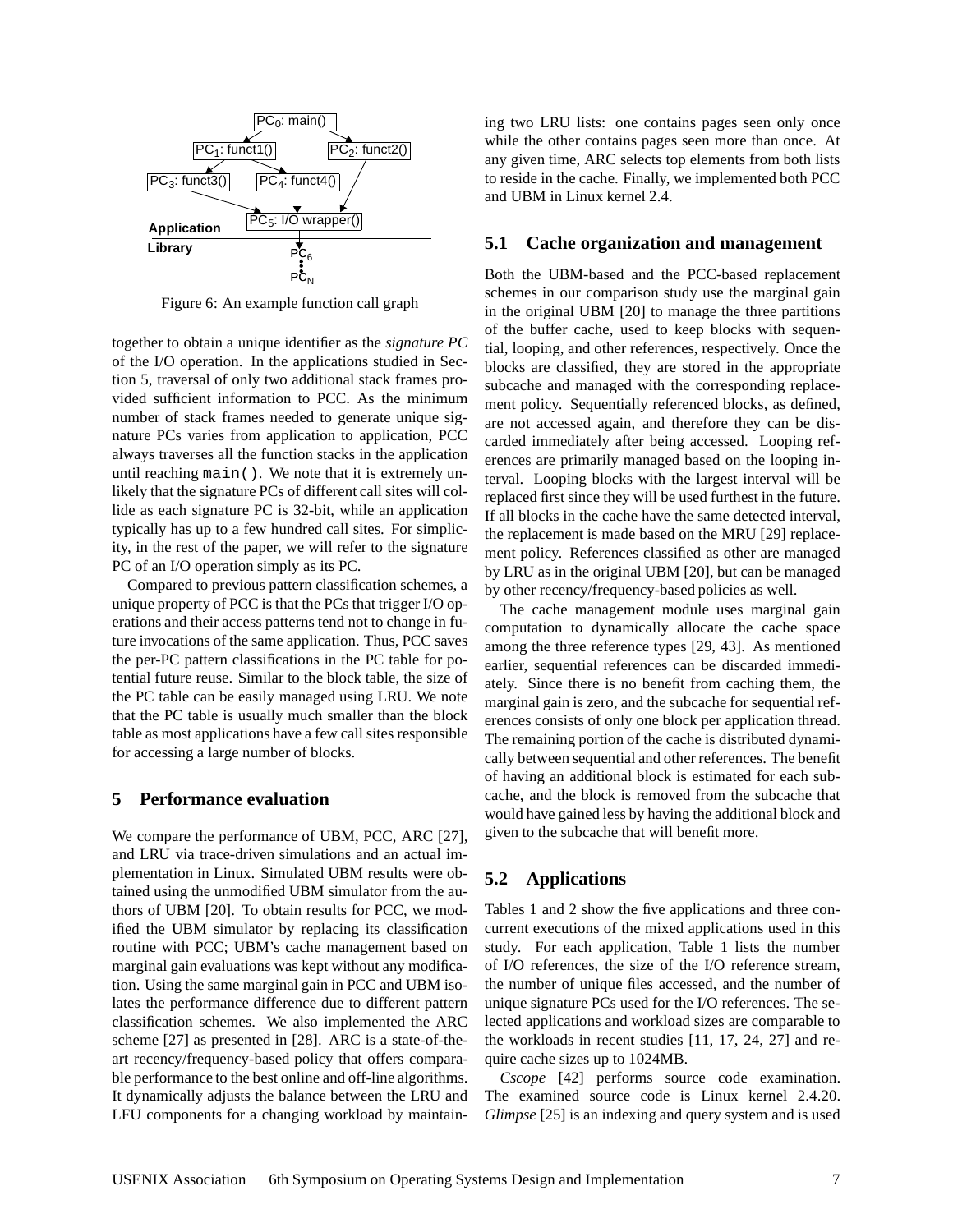| Appl.    | Num. of    | Data      | Num. of | Num. of    |
|----------|------------|-----------|---------|------------|
|          | references | size [MB] | files   | <b>PCs</b> |
| cscope   | 1119161    | 260       | 10635   | 107        |
| glimpse  | 519382     | 669       | 43649   | 25         |
| $\alpha$ | 158667     | 41        | 2098    | 334        |
| viewperf | 303123     | 495       | 289     | 179        |
| $tpc-h$  | 121307     | 196       | 80      | 242        |
| multi1   | 1278135    | 297       | 12246   | 442        |
| multi2   | 1580908    | 792       | 12514   | 605        |
| multi3   | 640467     | 865       | 43738   | 268        |

Table 1: Applications and trace statistics

| Appl.  | Applications executed concurrently |  |
|--------|------------------------------------|--|
| multi1 | cscope, gcc                        |  |
| multi2 | cscope, gcc, viewperf              |  |
| multi3 | glimpse, tpc-h                     |  |

Table 2: Concurrent applications

to search for text strings in 550MB of text files under the /usr directory. In both *Cscope* and *Glimpse*, an index is first built, and single word queries are then issued. Only I/O operations during the query phases are used in the experiments. In both applications, looping references dominate sequential and other references. *Gcc* builds Linux kernel 2.4.20 and is one of the commonly used benchmarks. It shows both looping and sequential references, but looping references, i.e., repeated accesses to small header files, dominate sequential references. As a result, it has a very small working set; 4MB of buffer cache is enough to contain the header files. This constrains the buffer cache sizes used in the evaluation. *Viewperf* is a *SPEC* benchmark that measures the performance of a graphics workstation. The benchmark executes multiple tests to stress different capabilities of the system. The patterns are mostly regular loops as *viewperf* reads entire files to render images. The *Postgres* [34] database system from the University of California is used to run *TPC-H* (*tpc-h*) [44]. *Tpc-h* accesses a few large data files, some of which have multiple concurrent access patterns.

*Multi1* consists of concurrent executions of *cscope* and *gcc*. It represents the workload in a code development environment. *Multi2* consists of concurrent executions of *cscope*, *gcc*, and *viewperf*. It represents the workload in a workstation environment used to develop graphical applications and simulations. *Multi3* consists of concurrent executions of *glimpse* and *tpc-h*. It represents the workload in a server environment running a database server and a web index server.

We briefly discuss the characteristics of the individual applications that affect the performance of the eviction policies. Figure 7 shows the cumulative distribution of the references to the files in these applications. We observe that the number of files contributing to the number



Figure 7: Cumulative distribution of file accesses



Figure 8: Cumulative distribution of signature PCs

of references spans a wide range. The number of files affects the performance of UBM. Since UBM trains on each new file to detect the looping and sequential references, the amount of training in UBM is proportional to the number of files that an application accesses. The number of I/O call sites (signature PCs) has a similar impact on training in PCC. Figure 8 shows the cumulative distribution of the references triggered by signature PCs in the applications. Compared to UBM, in PCC, fewer than 30 PCs are responsible for almost all references in all applications, resulting in shorter training in PCC than in UBM. Lastly, the average number of application function stack frame traversals to reach main() for the eight application versions is 6.45.

# **5.3 Simulation results**

The detailed traces of the applications were obtained by modifying the *strace* Linux utility. *Strace* intercepts the system calls of the traced process and is modified to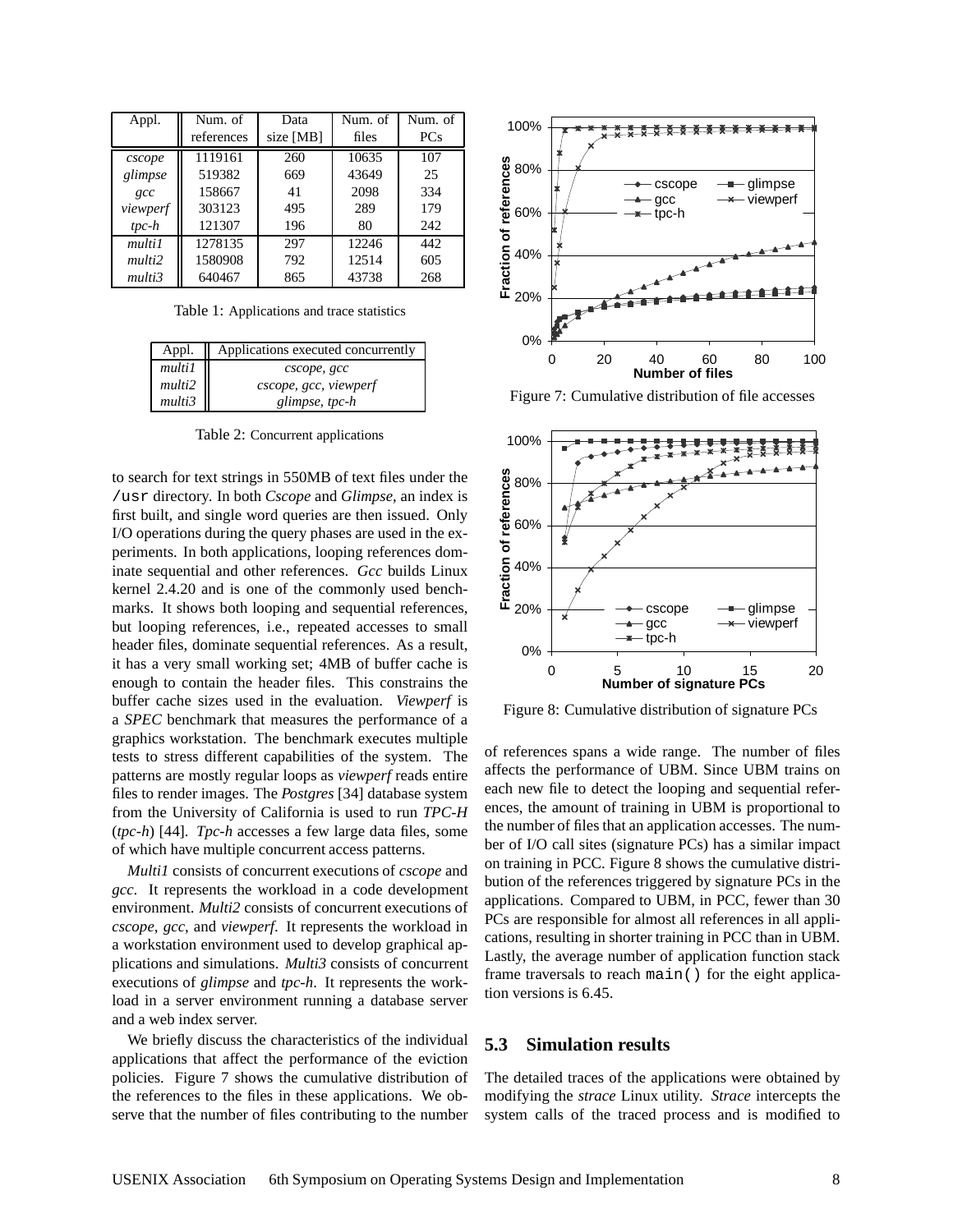

Figure 9: Impact of sampling period on PCC's hit ratio

record the following information about the I/O operations: PC of the calling instruction, access type, file identifier (inode), and I/O size.

#### **5.3.1 Impact of sampling frequency in PCC**

Figure 9 shows the impact of block sampling on the hit ratio in PCC. We selected a single cache size for each benchmark – 128MB for *cscope*, *tpc-h*, *multi1*, and *multi2*, 512MB for *glimpse* and *multi3*, 2MB for *gcc*, and 32MB for *viewperf*. The same cache sizes are used in Section 5.4 to compare the performance of LRU, UBM, and PCC in our Linux implementation. No limit is imposed on the block table size, and the threshold value is set to 100. Figure 9 shows that increasing the sampling period to 20 barely affects the hit ratio for all applications. However, as the sampling period continues to increase, PCC may not capture changes in the loop periods and result in reduced hit ratios. We also performed sensitivity analysis on the threshold value of PCC. The results show that varying the threshold between 5 and 400 results in less than a 2% variation in hit ratios for the eight application versions. Thus, we chose a sampling period of 20 and a threshold of 100 in our simulation and implementation experiments below.

Using sampling significantly reduces the storage overhead of the block table. Recording all blocks accessed by an application require as much as 220K entries in the block table for the eight application versions in Table 1. Using a sampling period of 20, the maximum number of entries in the block table is less than 9K entries for all applications. Since the memory overhead of a block table with 9K entries is comparable to that of the per-file pattern table in UBM (up to 20K entries for these applications), we do not explore the impact of the LRU replacement in the PC table in this paper.



Figure 10: Reference classification in UBM and PCC

#### **5.3.2 Pattern classification**

To help understand the measured hit ratios, we first present the classification results for PCC and UBM in Figure 10. The classification results are a characteristic of the applications and are independent of the cache size. The accuracies of the classification schemes will dictate how often the cache manager can apply the appropriate eviction policies for the accessed blocks.

UBM and PCC on average have 15% and 13% sequential references, respectively. PCC has an advantage in detecting looping references when the same PC is used to access multiple files. As a result, PCC has an average of 80% looping references and only 7% other references. UBM classifies many more references as other, resulting in an average 46% looping and 39% other references. In the cases of *gcc* and *tpc-h*, UBM classifies a limited fraction of references, and thus the performance of UBM is expected to degrade to that of LRU. In these cases, ARC and PCC will provide improved performance over UBM.

#### **5.3.3 Cache hit ratios**

Figure 11 shows the hit ratios for the studied applications under different cache sizes in Megabytes. We plot the results for five replacement policies for each application: OPT, PCC, UBM, ARC, and LRU. The optimal replacement policy (OPT) assumes future knowledge and selects the cache block for eviction that is accessed furthest in the future [3]. PCC performs block sampling as described in Section 4.2. The threshold value of 3 was found to be optimal for UBM for the studied applications and was used in the experiments.

Overall, compared to UBM, PCC improves the absolute hit ratio by as much as 29.3% with an average of 13.8% maximum improvement over the eight application versions. Compared to ARC, PCC improves the absolute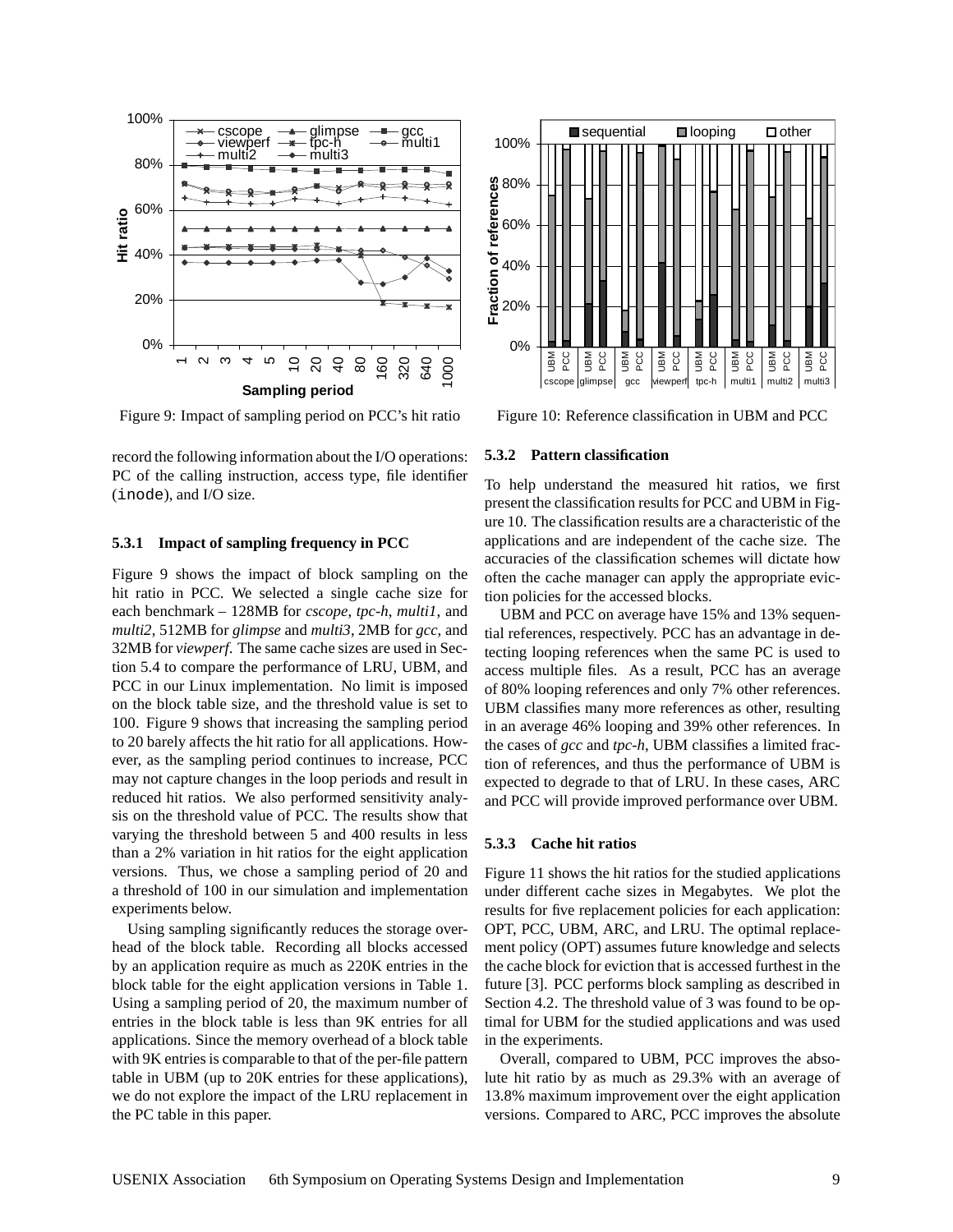

Figure 11: Comparison of cache replacement schemes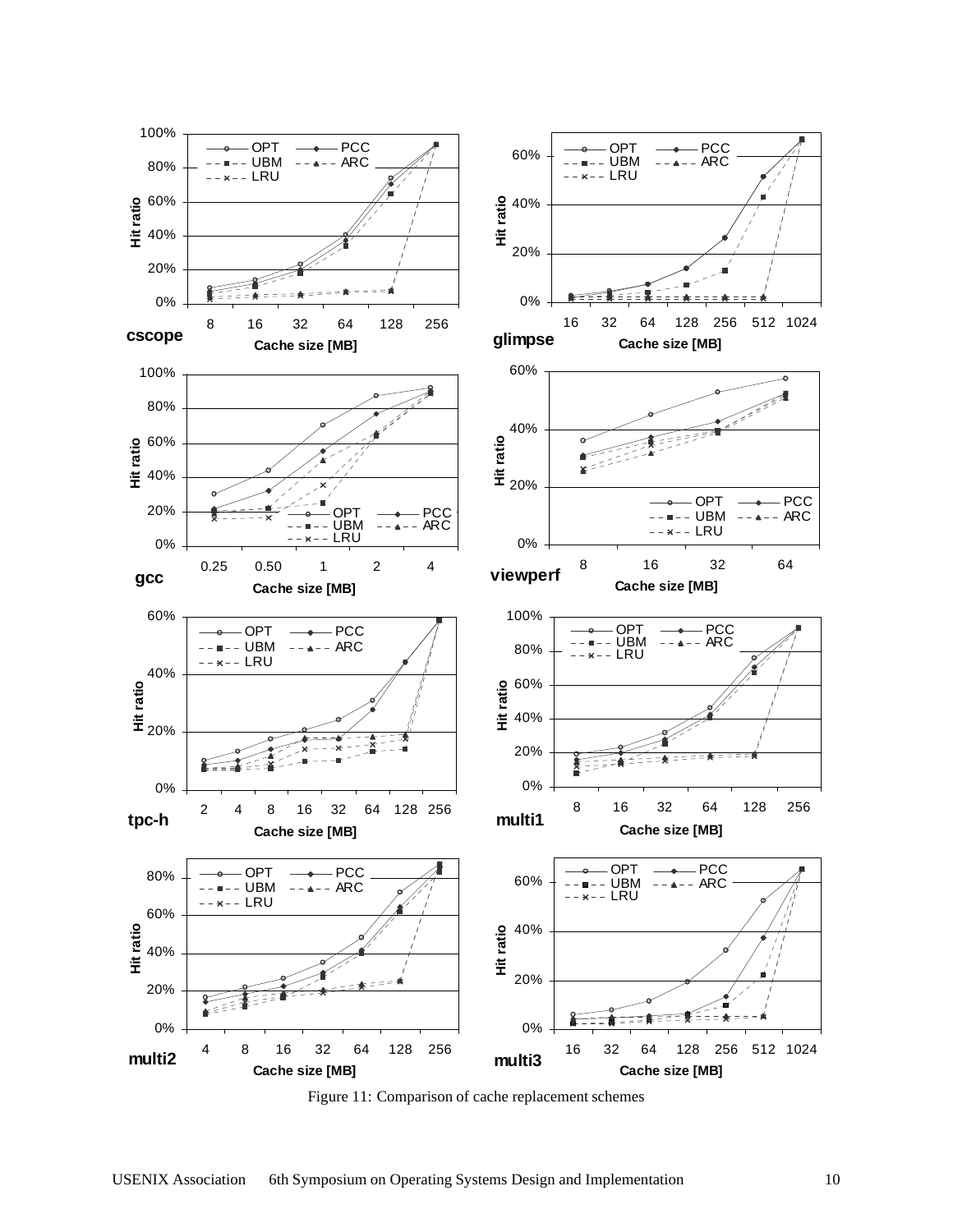hit ratio by as much as 63.4% with an average of 35.2% maximum improvement.

*Cscope Cscope* scans an index file and many text files during source code examination and shows the looping behavior for a large number of files. This is a pathological case for LRU when the blocks accessed in the loop cannot fit in the cache. Similar behavior is present in ARC as all blocks are accessed more than once and the frequency list is also managed by LRU. The benefit of LRU and ARC caching is only observed when the entire looping file set fits in the cache. Both UBM and PCC show significant gains over LRU and ARC. UBM is able to classify the references and take advantage of the MRU replacement policy, achieving a maximum of 57.3% improvement in hit ratio over LRU. In contrast, PCC achieves as much as a 64.4% higher hit ratio than LRU and 7.1% higher than UBM. Two factors contribute to the hit ratio difference between PCC and UBM. First, UBM is unable to classify small files which are inside a loop and account for 10% of the references. Second, *Cscope* periodically calls the seek function to adjust the file position during sequential reading of the index file. The adjustment, although very small, disrupts the looping classification in UBM, causing the the classification to switch to other and subsequently to sequential. In contrast, PCC only observes small fluctuations in the resulting loop period but maintains the looping classification.

*Glimpse Glimpse* is similar to *cscope* as it scans both an index file and many text files during string search. UBM has to train for each of the 43649 files it accesses. It classifies 56% of these files as other since they have sizes below the threshold of three blocks. Each of the remaining files is first classified as other during the initial two references, and then as sequential upon the third reference, and finally looping once a loop is detected. Since all of these files are accessed by a single PC, PCC will train much more quickly, resulting in the accurate classification of looping. Figure 10 shows that PCC detects 12% more looping references than UBM. Figure 11 shows that PCC closely matches the hit ratio of OPT across different cache sizes as it is able to classify all references as looping and apply the MRU policy to the accessed blocks.

*Gcc* In *Gcc*, 50% of references are to files shorter than the threshold. As discussed in Section 3.2, accesses to all the headers files are triggered by a single PC, and thus PCC is able to learn the looping access pattern of the PC once and makes a correct looping prediction for all the remaining accesses to the header files. In contrast, files shorter than the threshold will be classified by UBM as having other references. Figure 10 shows PCC is able to detect more looping references as compared to UBM, and Figure 11 shows PCC achieves a significantly higher hit ratio than UBM. When the cache size is 1MB, UBM achieves a lower hit ratios than LRU. This is due to accesses to temporary files that are accessed only twice. First-time accesses to a temporary file are misclassified by UBM as sequential and discarded from the cache. Second-time accesses to the temporary file are again misclassified by UBM as looping and the blocks are placed in the loop cache, taking resources away from the LRU cache. These misclassifications in UBM hurt the hit ratio the most when the cache size is 1MB.

*Viewperf Viewperf* is driven by five different datasets, each having several files describing the data. Over 95% of the references when driven by the five datasets are to 8, 4, 1, 4, and 3 different files, respectively. Each file is reused as input to several invocations of the viewperf application with different parameters and is then discarded. A total of four files in *viewperf* are accessed only twice, which results in wrong classifications in UBM for both passes, similarly as in *gcc*. As in *gcc*, PCC uses only the first file to learn and correctly classifies accesses to the remaining files, resulting in higher hit ratios than UBM.

*Tpc-h Tpc-h* has three files that account for 88% of all accesses, and therefore the training overhead for new files is not a major issue for UBM. The main difference between PCC and UBM is due to accesses to one of the three files which accounts for 19% of the references. As explained in Section 3, accesses to the file contain multiple concurrent looping references, and UBM will misclassify all references to the file. Accesses in Figures 2(b) and 2(c) should be classified as looping, and accesses in Figure 2(d) sequential. However, irregularities and multiple concurrent looping references will cause UBM to classify accesses in Figures  $2(b)(c)(d)$  as other. Because of the high percentage of other references in UBM as shown in Figure 10, UBM performs similarly as LRU as shown in Figure 11.

*Multi1, multi2 and multi3* The traces for *multi1*, *multi2*, and *multi3* contain the references of the individual applications and thus inherit their characteristics. The pattern detection is performed as in the case of individual applications, since there is no interference among different applications due to their distinct PCs.

The resulting cache hit ratio curves are dominated by the applications that perform accesses more frequently, i.e., *cscope* in *multi1* and *multi2* and *glimpse* in *multi3*. In *multi1* and *multi2*, *gcc* is able to cache the looping header files in under 4MB, while for larger buffer sizes, the access pattern is primarily dominated by the remaining applications. Interleaved references from *glimpse* and *tpc-h* in *multi3* affect the period calculation, resulting in lower hit ratios for PCC than expected from individual executions of the two applications as shown in Figure 11.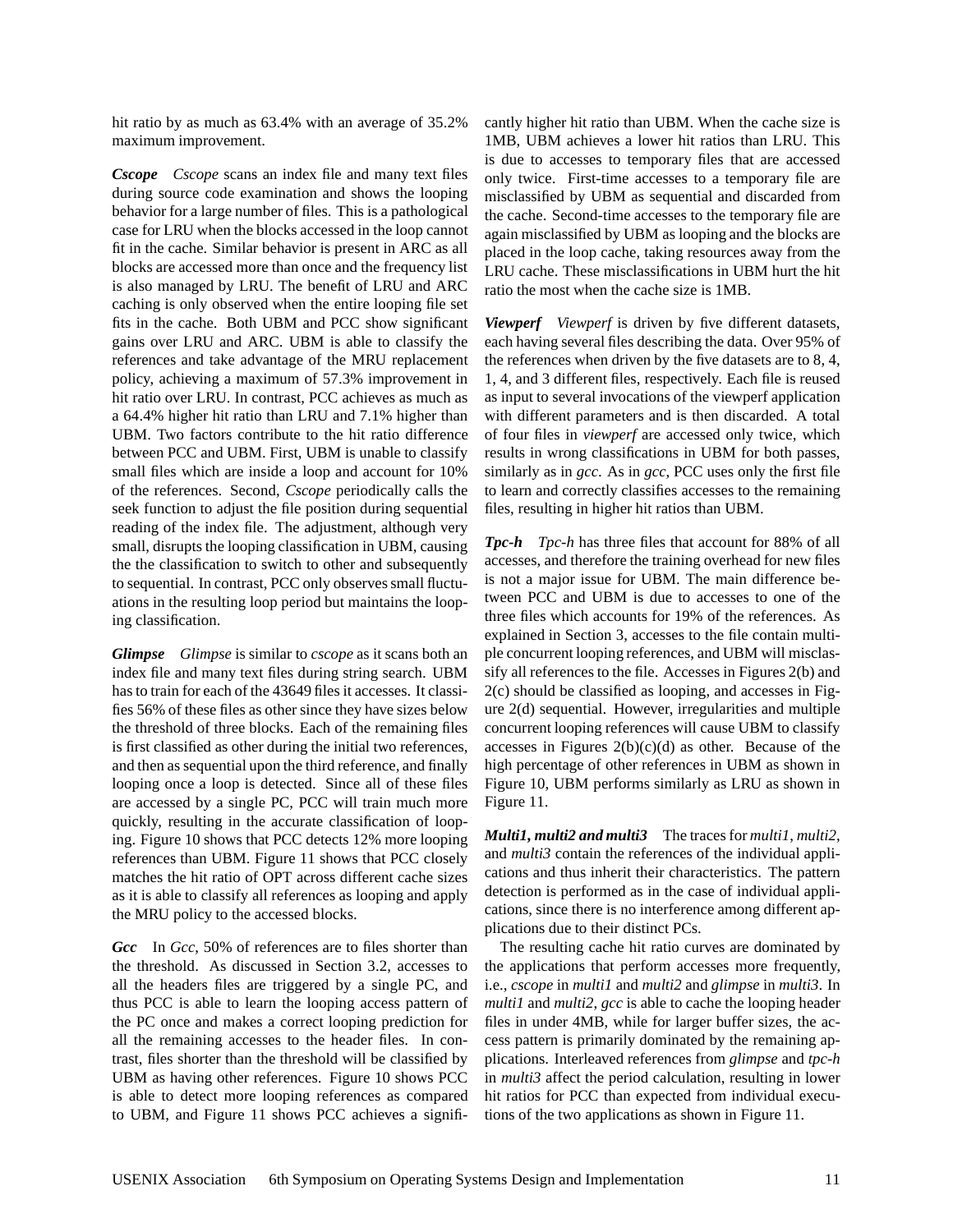#### **5.4 Implementation in Linux**

We implemented both UBM-based and PCC-based replacement schemes in Linux kernel 2.4.20 running on a 2Ghz Intel Pentium 4 PC with 2GB RAM and a 40GB Seagate Barracuda hard disk. We modified the kernel to obtain the signature PCs. Specifically, we modified the read and write system calls such that upon each access to these calls, PCC traverses the call stack to retrieve the relevant program counters. Since multiple levels of stacks have to be traversed to determine the signature PC, the traversal involves repeatedly accessing the user space from the kernel space.

We also modified the cache in Linux to allow setting a fixed cache size. This modification allows us to vary the cache size and study the effectiveness of the classification schemes for different cache sizes while keeping all other system parameters unchanged. One limitation of our implementation is that it cannot retrieve the PCs for references to files mapped into memory by *mmap*. Such references are classified as other references. Out of the applications we studied, only *gcc* has a few memory mapped file accesses.

Based one the working set sizes, we selected the cache size to be 128MB for *cscope*, *tpc-h*, *multi1*, and *multi2*, 512MB for *glimpse* and *multi3*, 2MB for *gcc*, and 32MB for *viewperf*. Figure 12 shows the number of disk I/Os and the execution time for each application under UBM and PCC normalized to those under the basic LRU scheme. For all three schemes, the standard file system prefetching of Linux (generic file readahead) was enabled, which prefetches up to 32 blocks from the disk for sequential accesses. The execution times reported here are the average of three separate executions. Each execution was run after the system was rebooted to eliminate any effects from prior buffer cache content.

Overall, compared to the basic LRU, UBM reduces the average number of disk I/Os by 20.7%, while better classification in PCC results in an average of 41.5% reduction in the number of disk I/Os, or 20.8% over UBM. The reduction in disk I/Os leads to a reduction in the execution time; UBM reduces the average execution time of LRU by 6.8%, while PCC reduces the average execution time of LRU by 20.5%, or 13.7% compared to UBM. We notice that in *viewperf* the small decrease in I/Os does not translate into saving in execution time because *viewperf* is a CPU-bound application. All other application are I/Obound and the reduction in execution time follows the reduction in the number of I/Os.

#### **5.4.1 Runtime overhead of PCC**

To measure the overhead of PCC, we used a microbenchmark that repeatedly reads the same block of a file which results in hits under all of the LRU, UBM, and PCC



Figure 12: Performance of UBM and PCC integrated into the Linux kernel (Normalized to the performance of the basic LRU scheme)

schemes. Since the average number of application stack frame traversals in our experiments is 6.45, we set our microbenchmark to go through 7 subroutine calls before invoking the actual system call. The time to service a hit in the buffer cache in the unmodified kernel is 2.99 microseconds. In our implementation, this time increases to 3.52 microseconds for LRU because of code changes we incorporated to support a fixed cache size and different replacement schemes. The time to service a hit in UBM is 3.56 microseconds due to the marginal gain cache management and pattern classification overhead. This time increases to 3.75 microseconds in PCC. The additional overhead of 0.19 microsecond is due to obtaining the signature PC of the I/O operation. The additional overhead of 0.23 microsecond compared to LRU is promising: one saved cache miss which would cost 5-10 milliseconds is equivalent to the PCC overhead in about 20000 – 40000 cache accesses (hits or misses), and thus the overhead is expected to be overshadowed by the gain from the improved cache hit ratio.

Finally, we measured the impact of PCC overhead when the applications do not benefit from PCC. Using a 1GB cache, which is large enough that all replacement schemes result in identical cache hit ratios for all five individual applications. The average running time of the five applications using PCC is 0.65% longer than that using LRU.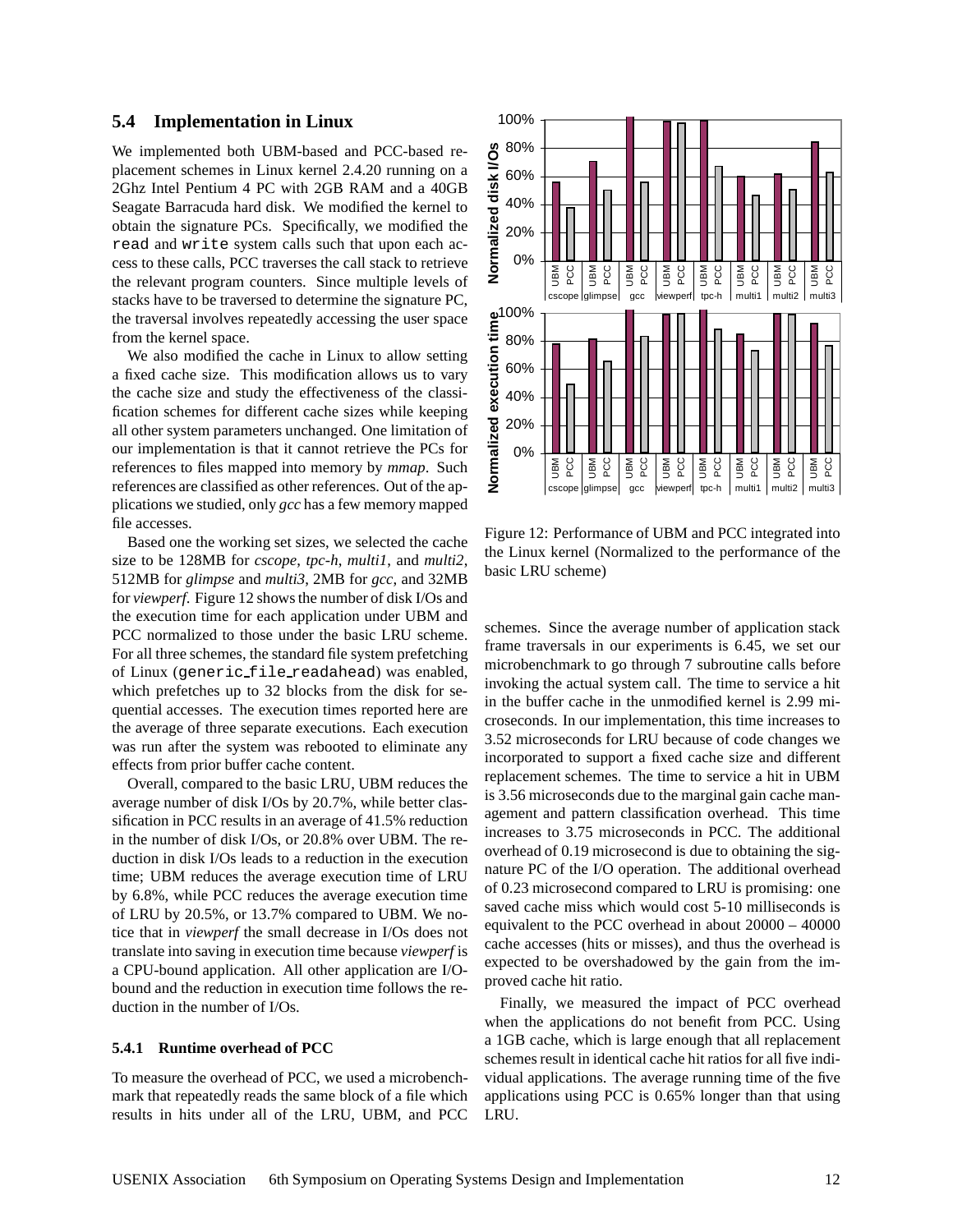# **6 Related work**

The vast amount of work on PC-based techniques in computer architecture design have been discussed in Section 2. Here we briefly review previous buffer caching replacement policies which fall into three categories: recency/frequency-based, hint-based, and pattern-based.

**Frequency/Recency-based policies** Despite its simplicity, LRU can suffer from its pathological case when the working set size is larger than the cache and the application has looping access pattern. Similarly, LFU suffers from its pathological case when initially popular cache blocks are subsequently never used. Many policies have been proposed to avoid the pathological cases of LRU and LFU. LRU-K [30, 31] is related to LFU and replaces a block based on the Kth-to-the-last reference. LRU-K is more adaptable to the changing behavior but it still requires the logarithmic complexity of LFU to manage the priority queue. To eliminate the logarithmic complexity of LRU-K, 2Q [18] maintains two queues: one queue for blocks referenced only once, and another for reoccurring references. If a block in the first queue is referenced again, it is moved to the second queue. This simple algorithm results in constant complexity per access; however, it requires two tunable parameters. Low Inter-reference Recency Set (LIRS) [17] maintains a complexity similar to that of LRU by using the distance between the last and second-to-the-last references to estimate the likelihood of the block being referenced again.

Many policies have been proposed to combine recency and frequency. The first policy to combine LRU and LFU is Frequency-Based Replacement (FBR) [37]. It combines the access frequency with the block age by maintaining an LRU queue divided into three sections: new, middle, and old. Least Recently/Frequently Used (LRFU) [24] provides a continuous range of policies between LRU and LFU. A parameter  $\lambda$  is used to control the amount of recency and frequency that is included in the value used for replacement. Adaptive LRFU (ALRFU) [23] dynamically adjusts  $\lambda$ , eliminating the need to properly set  $\lambda$ for a particular workload. The most recent additions to the LFU/LRU policies are Adaptive Replacement Cache (ARC) [27] and its variant CAR [2]. The basic idea of ARC/CAR is to partition the cache into two queues, each managed using either LRU (ARC) or CLOCK (CAR): one contains pages accessed only once, while the other contains pages accessed more than once. Like LRU, ARC/CAR has constant complexity per request.

**Hint-based policies** In application controlled cache management [8, 32], the programmer is responsible for inserting hints into the application which indicate to OS what data will or will not be accessed in the future and when. The OS then takes advantage of these hints to de-

cide what cached data to discard and when. This can be a difficult task as the programmer has to carefully consider the access patterns of the application so that the resulting hints do not degrade the performance. To eliminate the burden on the programmers, compiler inserted hints were proposed [7]. These methods provide the benefits of user inserted hints for existing applications that can be simply recompiled with the proposed compiler. However, more complicated access patterns or input dependent patterns may be difficult for the compiler to characterize.

**Pattern-based policies** Dynamically adaptable pattern detection not only eliminates the burden on the programmer but also adapts to the user behavior. SEQ [14] detects sequential page fault patterns and applies the Most Recently Used (MRU) policy to those pages. For other pages, the LRU replacement is applied. However, SEQ does not distinguish sequential and looping references. EELRU [39] detects looping references by examining aggregate recency distribution of referenced pages and changes the eviction point using a simple cost/benefit analysis. As discussed in Section 3, DEAR and UBM [10, 11, 20] are closely related to PCC in that they are patternbased buffer cache replacement schemes and explicitly separate and manage blocks that belong to different reference patterns. They differ from PCC in the granularity of classification; classification is on a per-application basis in DEAR, a per-file basis in UBM, and a per-call-site basis in PCC.

# **7 Conclusions**

This paper presents the first design that applies PC-based prediction to the I/O management in operating systems. The proposed PCC pattern classification scheme allows the operating system to correlate I/O operations with the program context in which they are triggered, and thus has the potential to predict access patterns much more accurately than previous schemes. Compared to the per-file access pattern classification scheme in UBM, PCC offers several advantages: (1) it can accurately predict the reference patterns of new files before any access is performed, eliminating the training delay; (2) it can differentiate multiple concurrent access patterns in a single file.

Our evaluation using a range of benchmarks shows that, compared to UBM, PCC achieves on average a 13.8% higher maximum hit ratio in simulations with varying cache sizes, and reduces the average number of disk I/Os by 20.8% and the average execution time by 13.7% in our Linux implementation. These results demonstrate that exploiting the synergy between architecture and operating system techniques to solve problems of common characteristics, such as exploiting the memory hierarchy, is a promising research direction.